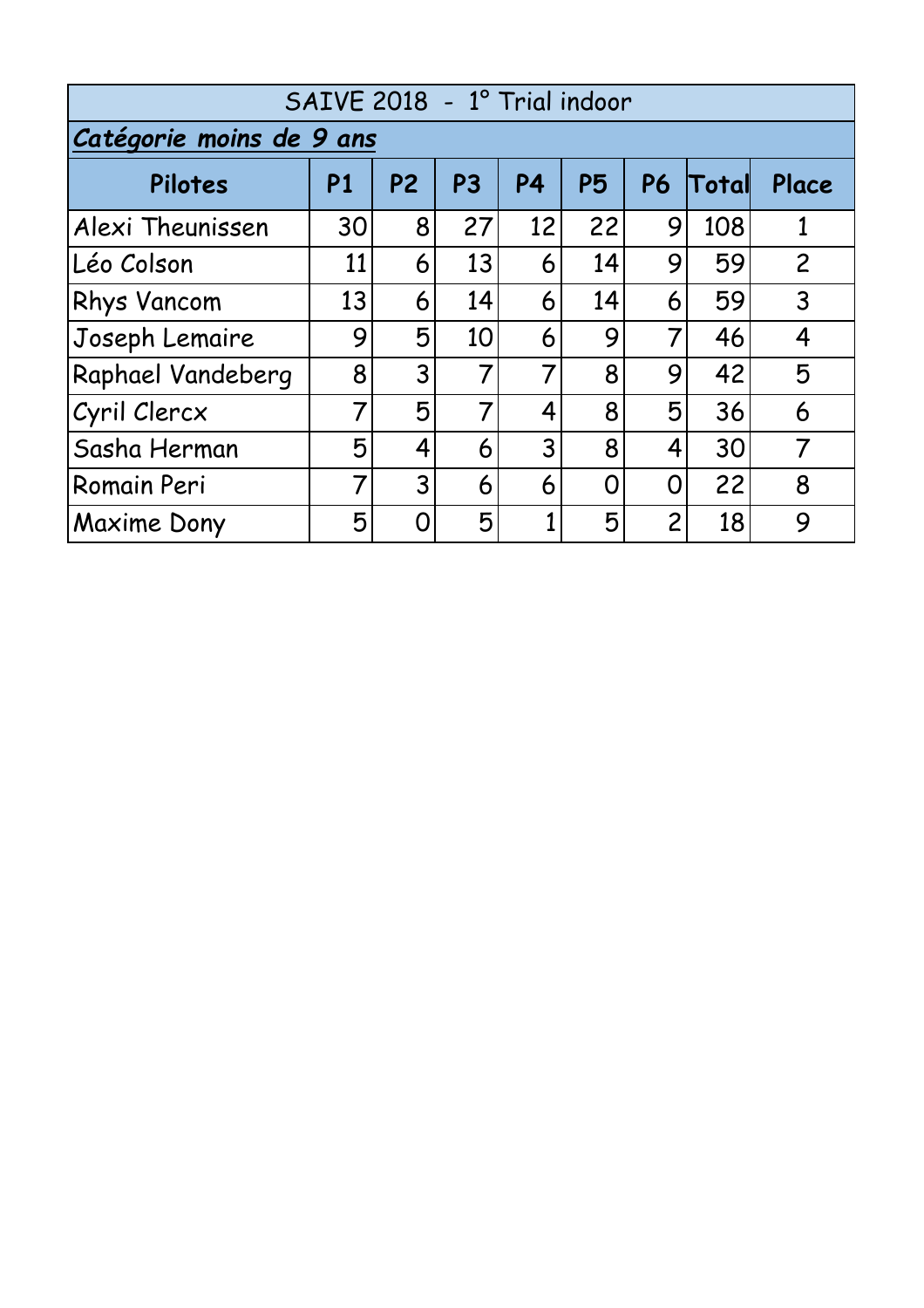| SAIVE 2018 - 1º Trial indoor |                |                |                |    |           |    |          |                |
|------------------------------|----------------|----------------|----------------|----|-----------|----|----------|----------------|
| Catégorie de 9 à 12 ans      |                |                |                |    |           |    |          |                |
| Pilotes                      | P <sub>1</sub> | P <sub>2</sub> | P <sub>3</sub> | P4 | <b>P5</b> |    | P6 Total | Place          |
| Hugo Theunissen              | 54             | 61             | 74             | 64 | 66        | 70 | 389      |                |
| Jeremy Vandeberg             | 34             | 12             | 46             | 39 | 40        | 19 | 190      | $\overline{2}$ |
| Simon Dony                   | 27             |                | 39             | 14 | 28        | 21 | 136      | 3              |
| Elisa Jeu                    | 14             | 6              | 14             | 6  | 16        | 9  | 65       | 4              |
| Arthur Noray                 | 10             | $\overline{2}$ |                | 4  |           | 8  | 38       | 5              |
| <b>Benoit Misiurny</b>       | $\overline{2}$ | 4              | 10             | 5  | 8         | 9  | 38       | 6              |